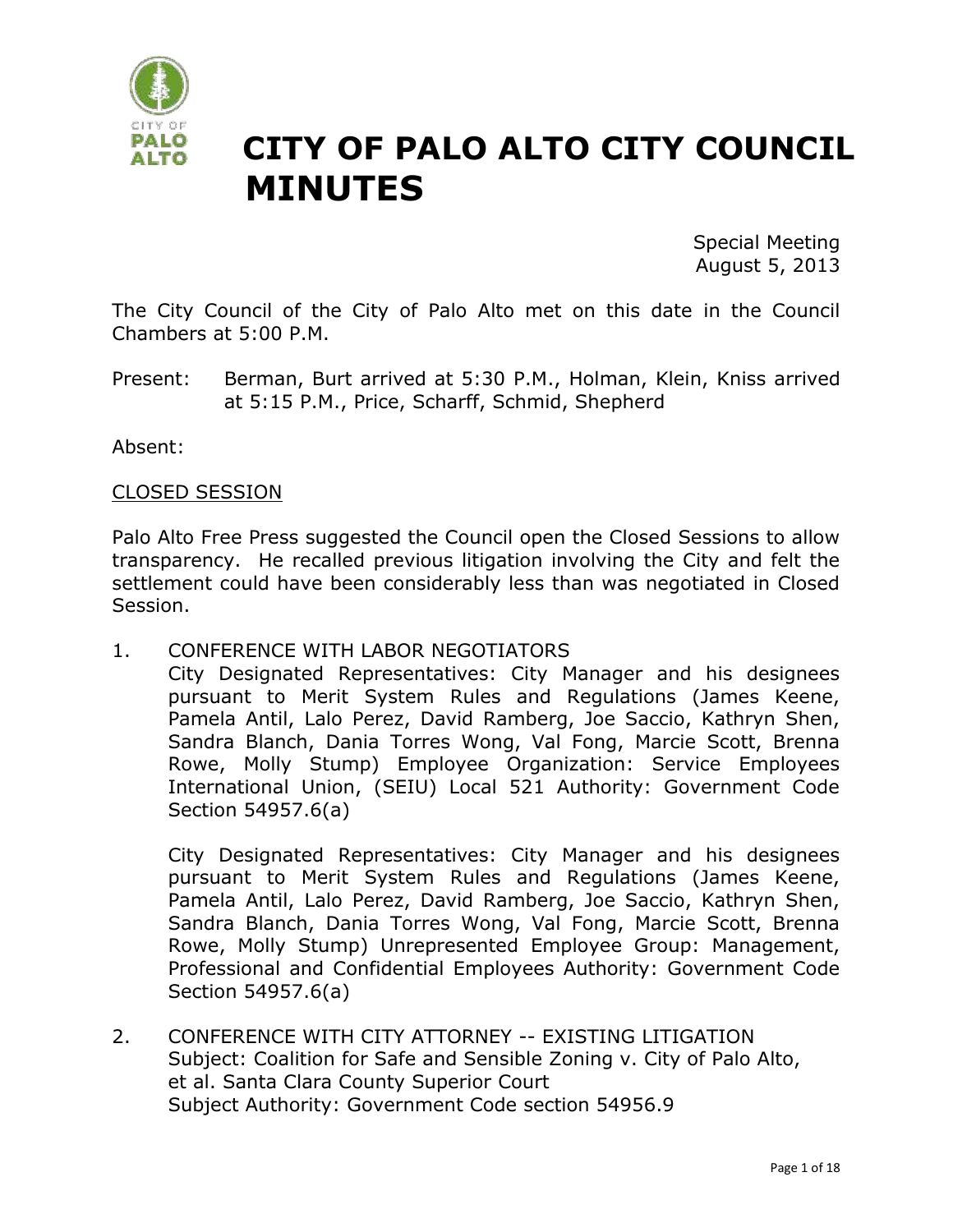3. CONFERENCE WITH CITY ATTORNEY -- EXISTING LITIGATION Subject: California Capital Insurance Company v. City of Palo Alto, Santa Clara County Superior Court, Case No. 112-CV-218176 Subject Authority: Government Code section 54956.9

Council returned from Closed Session at 7:15 P.M., Mayor Scharff announced there was no reportable action.

### AGENDA CHANGES, ADDITIONS, AND DELETIONS

**MOTION:** Mayor Scharff moved, seconded by Vice Mayor Shepherd to continue Agenda Item Number 12 "Adoption of a Resolution Allowing the Implementation of a One-Year Trial No Overnight Parking (2AM-5AM) Program on Streets within the Crescent Park Neighborhood" to a date uncertain in August 2013 per Staff recommendation.

### **MOTION PASSED:** 9-0

### CITY MANAGER COMMENTS

James Keene, City Manager, announced the National Government Finance Officers Association awarded a Certificate of Achievement for Excellence in Financial Reporting to Administrative Services Department Staff. The American Public Gas Association recognized Palo Alto Utilities with the 2013 Consumer Education Marketing Award. On August 6, 2013 at 6:00 P.M. the City would initiate free Wi-Fi in Cogswell Plaza. On August 14, 2013 the City would participate in a large-scale stadium evacuation drill with Stanford University. The Jewish Community Center signed a \$1 million Solar Power Purchase Agreement to install a rooftop system. He provided a photo update of the Mitchell Park Library construction. The City's letters to FlintCo resulted in an increased number of workers onsite and pace of construction.

#### ORAL COMMUNICATIONS

Bunny Good related two stories regarding police officers responding to requests for assistance, and suggested more police officers should be located in the police station.

Palo Alto Free Press stated the Human Relations Commission (HRC) was absent with regard to the Vehicle Habitation Ordinance. The HRC should be disbanded.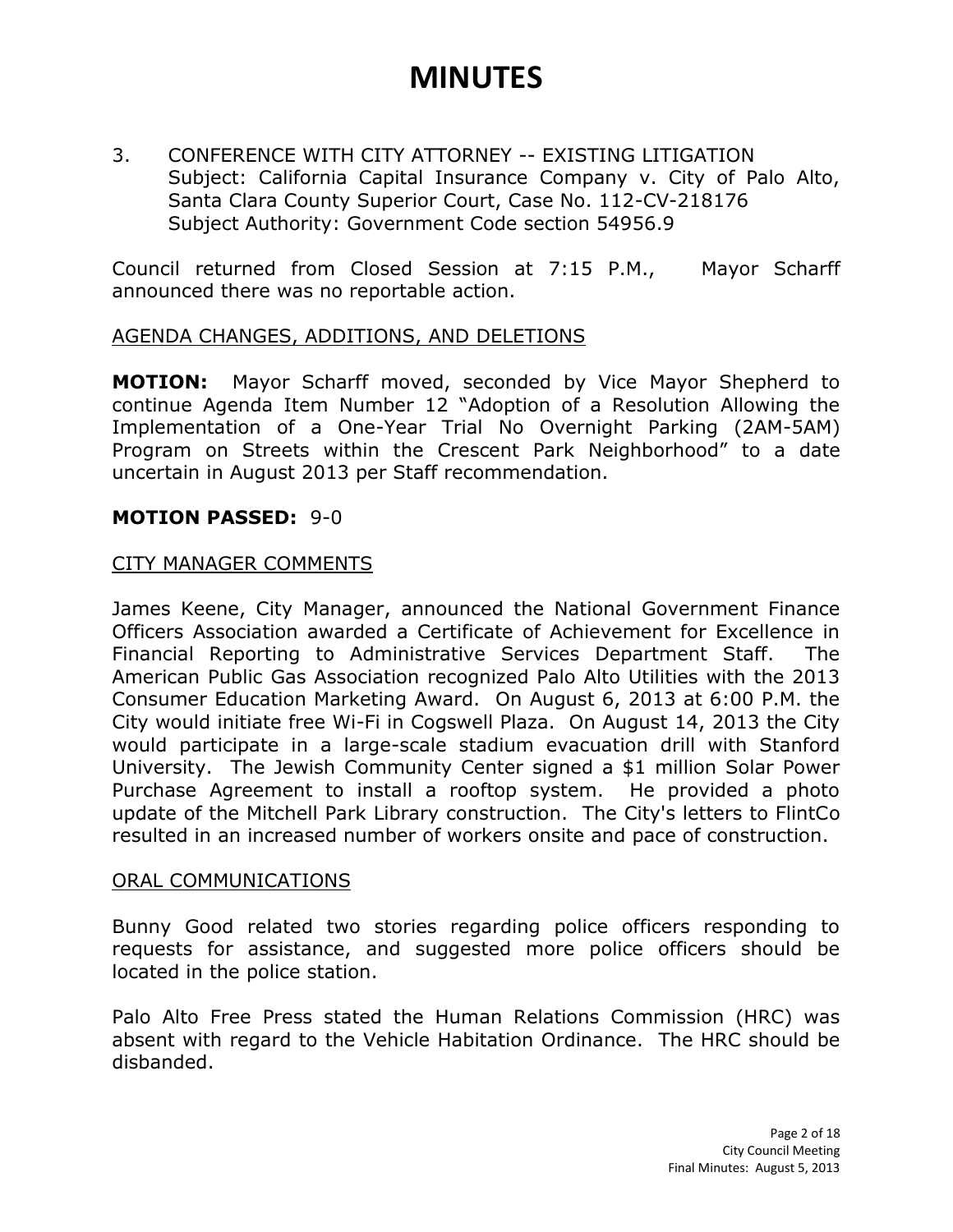Christy Junkerman urged the Mayor and Council to join the coalition of Mayors Against Illegal Guns. The issue was public safety. It was important for the City to take a stand on preventing gun violence.

Bonnie Bernstein encouraged the City Council and Mayor to join Mayors Against Illegal Guns. The culture of the nation must change to prevent gun violence.

Millie Chethik congratulated the City on the many miles of street repair and maintenance. She urged the Council to join Mayors Against Illegal Guns, a bipartisan coalition supporting background checks for all gun sales.

Lay Brother Steven Gerard spoke regarding life peace zones and four levels of overlay zones to prevent abortion, assisted suicide, animal research and sale of firearms.

Steve Eittreim believed it was the duty of mayors to keep residents safe from harm. He requested the Mayor join other mayors to protect residents from access to firearms. He had the form needed for Mayor Scharff to join Mayors Against Illegal Guns.

Mayor Scharff exercised personal privilege to join Mayors Against Illegal Guns.

Cybele inquired about topics the HRC was considering.

Norman Carroll indicated changes in affordable housing programs would increase the amount of rent; therefore, more people would be homeless.

Stephanie Munoz felt the Council's land use decisions were arbitrary. As a result, workers in Palo Alto were homeless.

Barbara Slone suggested the developer place a marker or plaque at Edgewood Shopping Center to honor Native American heritage.

Tom Linebarger stated the City Council should have community benefits programs regarding prevailing wages and low income housing.

Tony Ciampi indicated Police Chief Dennis Burns violated City Policies regarding Taser guns and hard drives.

Robert Norris believed homeless people needed a legal place to sleep.

Linda Jolley felt the State robbed her and her friends of their existence.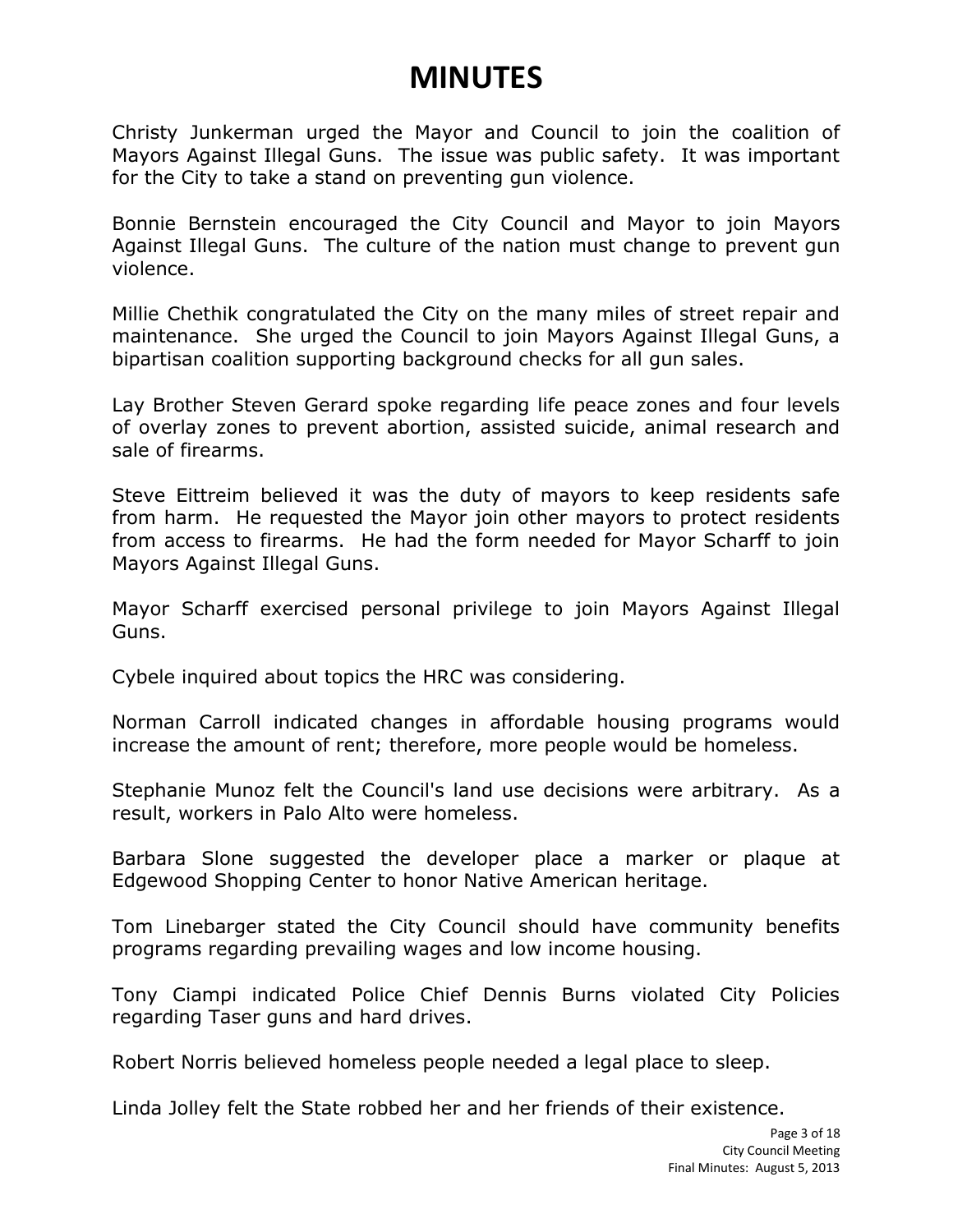Shaun Cartwright shared statistics regarding the homeless population of Santa Clara County.

Mary Fitch was pleased Mayor Scharff joined Mayors Against Illegal Guns.

#### APPROVAL OF MINUTES

**MOTION:** Council Member Kniss moved, seconded by Council Member Price to approve the minutes of May 6, May 13, May 20, and June 3, 2013.

#### **MOTION PASSED:** 9-0

#### CONSENT CALENDAR

Ben Davenport encouraged the Council to consider the negative impacts of implementing an overnight parking ban on Crescent Park residents. He questioned the wisdom of parking bans in that the problem simply shifted in response to the bans.

Megan McCaslin supported an overnight parking ban in Crescent Park and an eventual residential parking permit program.

R. Norse stated permit parking could be used to remove homeless people from areas. The ban should be discussed more fully before being implemented.

Andy Voight noted City Staff discussed parking options with residents of Crescent Park. The parking ban would inconvenience all residents; however, the neighborhood needed a resolution for the problem.

**MOTION**: Council Member Kniss moved, seconded by Council Member Price to approve Agenda Item Numbers 4-11 and 13-15.

- 4. Approval of Contract Amendment One to Contract S13149754 with Renne Sloan Holtzman Sakai LLP Public Law Group in the amount of \$60,000 for a total contract amount of \$90,000 and the extension of the contract until June 30, 2014.
- 5. Utilities Advisory Commission Recommendation that Council Approve Changes to the Performance Measures and Strategic Initiatives in the 2011 Utilities Strategic Plan.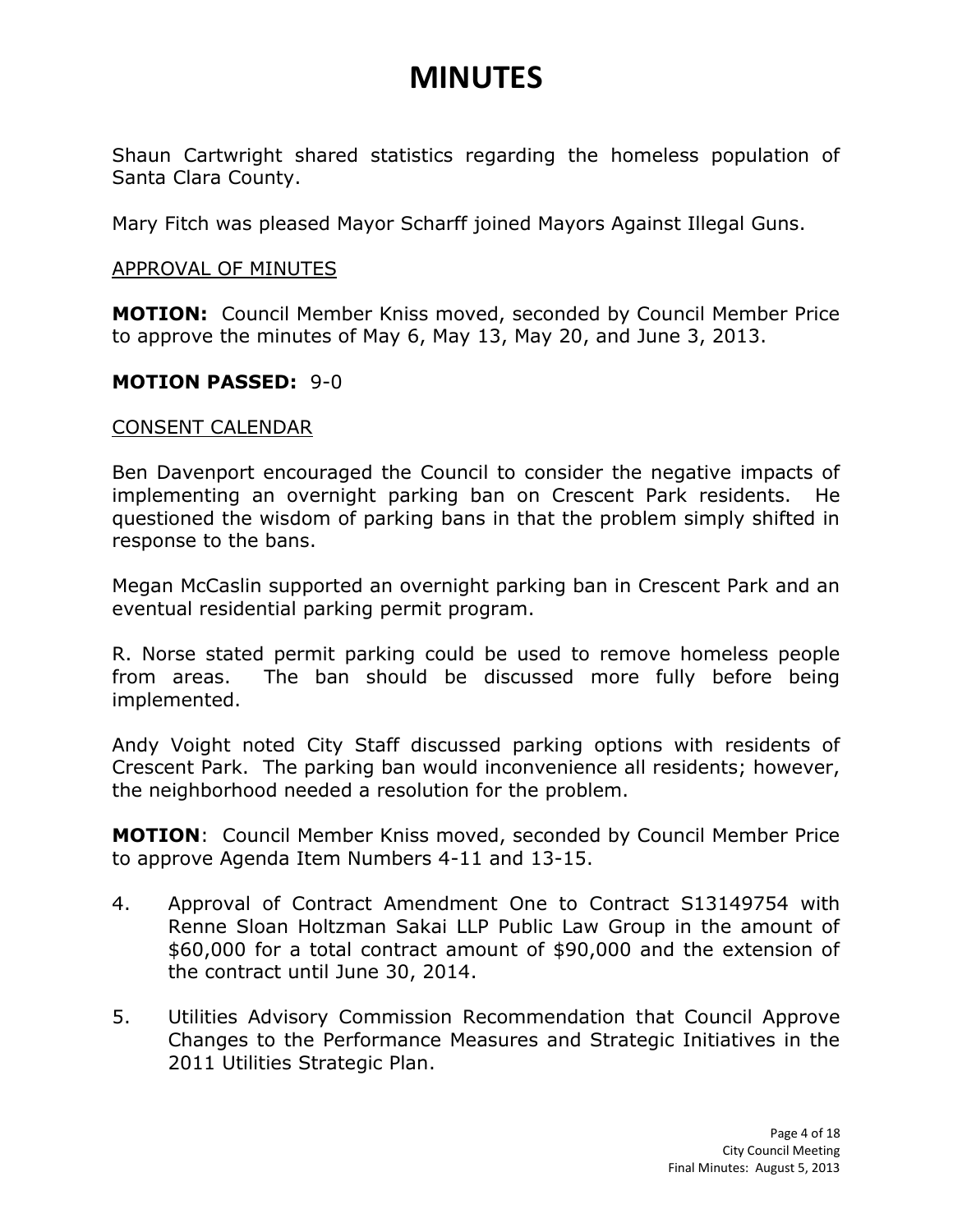- 6. Resolution 9361 entitled "Resolution of the Council of the City of Palo Alto Establishing Fiscal Year 2013-14 Secured and Unsecured Property Tax Levy for the City of Palo Alto's General Obligation Bond Indebtedness (Measure N)."
- 7. Resolution 9362 entitled "Resolution of the Council of the City of Palo Alto Authorizing the City Manager to Submit a Grant Application to, and Accept on Behalf of the City of Palo Alto, a Grant of Funds Made by the County of Santa Clara for the Purpose of Emergency Management, Preparation, and Training."
- 8. Adoption of an Ordinance Adding Chapter 2.06 to Title 2 of the Palo Alto Municipal Code to Restrict the Use of the City Seal and Other City Logos.
- 9. Adoption of an Ordinance Authorizing Electronic Signatures on Documents Used and Accepted by the City of Palo Alto.
- 10. Submittal of Mitchell Park Library and Community Center Bi-Monthly Construction Contract Report.
- 11. Resolution 9363 entitled "Resolution of the Council of the City of Palo Alto Authorizing the Filing of an Application for Federal Surface Transportation Program (STP) Funding and Committing the Necessary Non-Federal Match and Stating the Assurance to Complete the Project for Street Resurfacing Project."
- 12. Adoption of a Resolution Allowing the Implementation of a One-Year Trial No Overnight Parking (2AM-5AM) Program on Streets within the Crescent Park Neighborhood.
- 13. Resolution 9364 entitled "Resolution of the City of Palo Alto Authorizing the Filing of an Application for the Federal One Bay Area Grant (OBAG) Funding for the Adobe Creek/ Highway 101 Bridge Project and Committing the Necessary Non-Federal Match and Stating the Assurance to Complete the Project."
- 14. Resolution 9365 entitled "Resolution of the Council of the City of Palo Alto Authorizing the Filing of an Application for Federal Vehicle Emissions Reductions Based At Schools (VERBS) Funding for the Arastradero Road Schoolscape – Multiuse Trail and Committing the Necessary Non-Federal Match and Stating the Assurance to Complete the Project."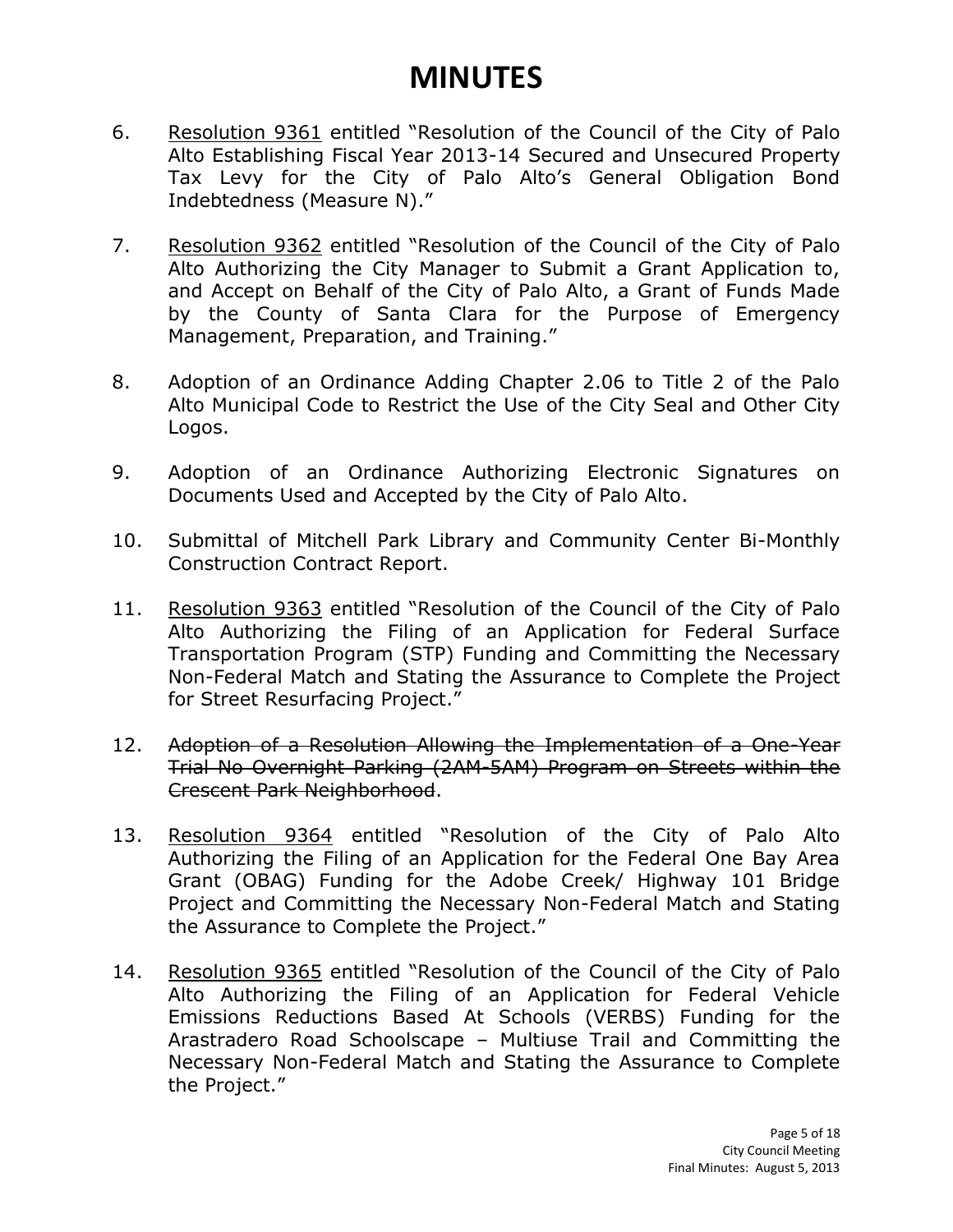15. Approval of a Contract Amendment with Baker & Taylor in the Amount of \$390,000 to Purchase Library Materials for the City Library System.

### **MOTION PASSED to approve Agenda Item Numbers 4-11 and 13-15**: 9-0

### ACTION ITEMS

16. Public Hearing: Adoption of a Resolution 9366 entitled "Resolution fo the City of Palo Alto Confirming Weed Abatement Report and Ordering Cost of Abatement to be a Special Assessment on the Respective Properties Described Therein."

Mayor Scharff reported on December 10, 2012 in accordance with Chapter 8.08 of the Palo Alto Municipal Code, the City Council declared weeds to be a nuisance and ordered that the nuisance be abated. A public hearing was held on January 14, 2013 to consider objections to the proposed destruction or removal of weeds. No objections were noted. Once the above steps had been taken, the Santa Clara County (County) Weed Abatement Division instructed its contractor to abate weeds on City and private property within Palo Alto. That work was completed, and property owners were notified the third week in December 2012 that weeds were to be abated by April 30, 2013 either by the owners or the County. If the property owners chose to have the County abate the weeds, the abatement charge would be levied against the respective properties as an assessment by the County Assessor. The County has since informed the property owners of the cost of destroying and removing the weeds. The City Clerk has published the required notice of the hearing in the Palo Alto Weekly. The cost report by the County Weed Abatement Division was posted on the City Hall Plaza bulletin board for ten days prior to the hearing.

The Public Hearing opened and closed at 8:13 P.M. with no speakers.

**MOTION:** Council Member Kniss moved, seconded by Council Member Price to adopt a Resolution confirming the Weed Abatement Report and ordering abatement costs to be a special assessment on the properties specified in the report.

### **MOTION PASSED:** 9-0

17. Public Hearing: Approval of Ordinance Adding Section 9.06.010 to the Palo Alto Municipal Code to Prohibit Human Habitation of Vehicles.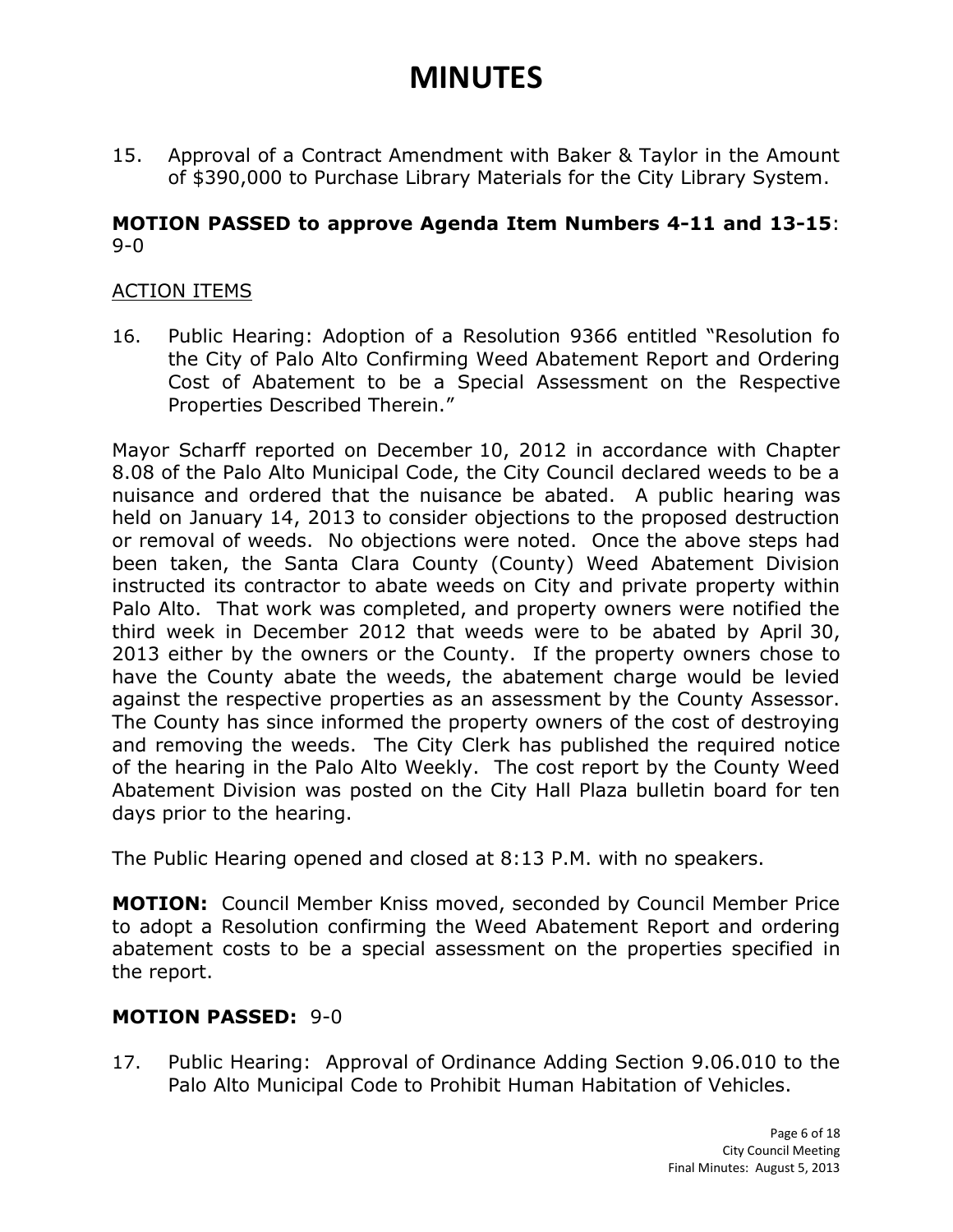Aaron Aknin, Acting Planning Director, reported the vehicle habitation issue began several years ago based on homeowner complaints. In 2011 Staff initiated a working group and held community workshops for input. A number of meetings occurred regarding vehicle habitation, and a number of approaches were explored. The 72-hour parking restriction was the only Ordinance currently available for use against vehicle habitation; however, it was difficult to enforce. Most cities in the Peninsula as well as San Mateo, Santa Clara and San Francisco Counties had similar Ordinances restricting habitation of vehicles. The Policy and Services Committee reviewed potential programs and recommended Council consideration of the draft Ordinance. Twenty or more vehicles routinely parked overnight at the Cubberley Community Center. The proposed Ordinance would regulate vehicles parked at Cubberley. On August 13, 2013 a community-wide discussion would be held at the Policy and Services Committee meeting regarding the general homelessness issue. The intent of the proposed Ordinance was to initiate engagement with enforcement being a last resort. A second reading of the proposed Ordinance would occur in August or September 2013; extensive community outreach would be held in October, November and December 2013; a 30-day warning period would begin in January 2014; and full implementation would begin in February 2014.

The Public Hearing opened at 8:18 P.M.

Bunny Good shared a story about a homeless person.

George Chippendale indicated a vehicle was an emergency house for some families.

Litsie Indergand stated her church was willing for vehicles to be parked in the parking lot overnight; however, the church could not afford to hire an attendant.

Norman Carroll inquired whether the proposed Ordinance would affect workers sleeping in their vehicles between work shifts.

Stephanie Munoz did not support adoption of the proposed Ordinance, because it was unconstitutional and inhumane.

Ruth Chippendale reported the homeless population was homeless for a variety of reasons.

Rachel Wright felt the proposed Ordinance did not solve the homeless problem and did not support its adoption.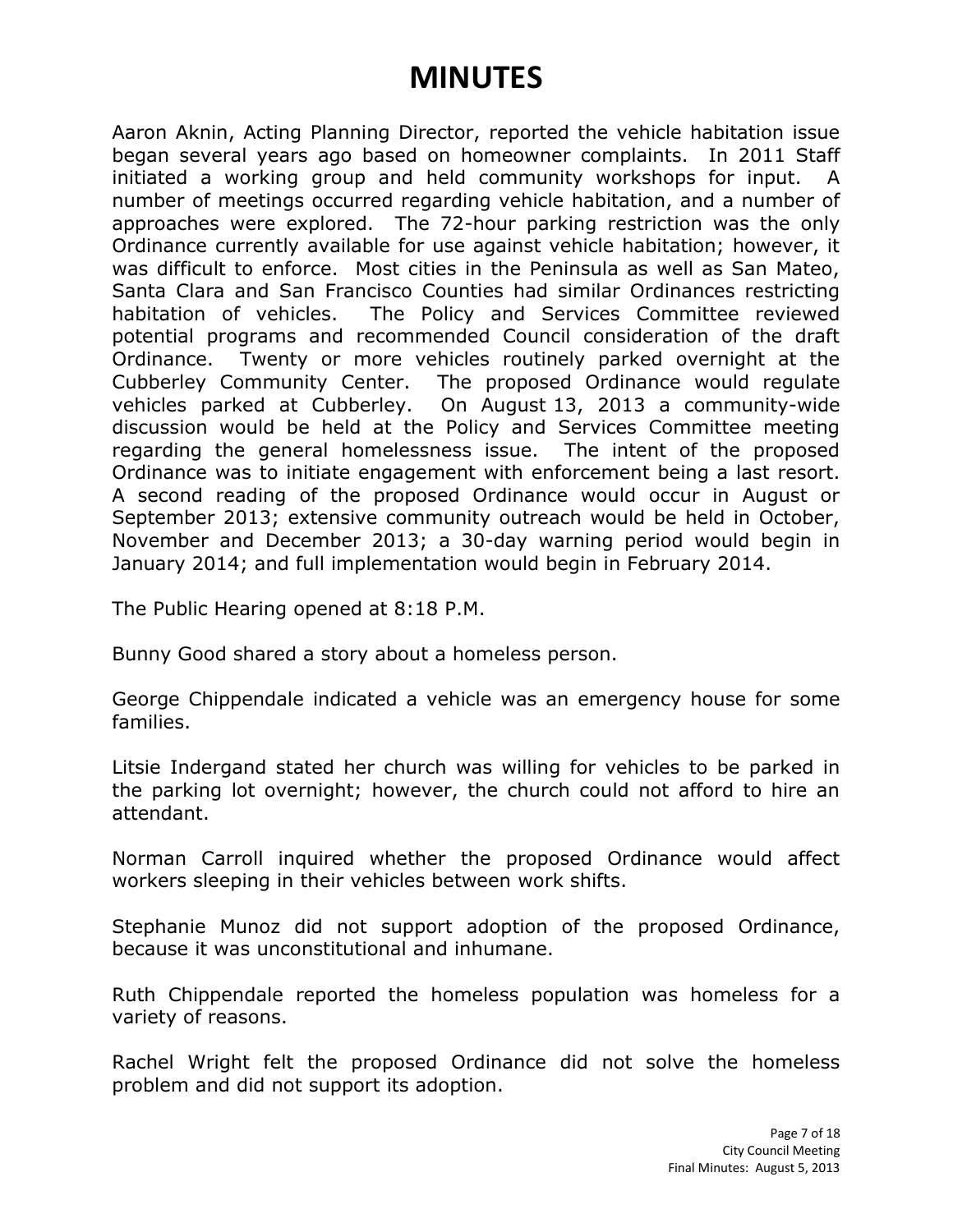Gater LeBlanc inquired whether the Council would allow the homeless to live in industrial areas.

Lois Salo reported the proposed Ordinance was contrary to the Fourth Amendment to the U.S. Constitution. Tax dollars should be used to construct low income housing.

Rick Toker noted the proposed Ordinance was revised to state police would respond primarily to complaints against vehicle habitation.

Henri Schuppisser, homeless outreach specialist, hoped the Council would be empathetic to those inhabiting their vehicles and look for other means to work with the homeless population.

Gerald Gras had not witnessed any problems from homeless people at Cubberley.

Barbara Slone hoped the Council would not be so uncaring as to adopt the proposed Ordinance.

James Lee, resident of Redwood City, stated the vehicle dwellers contributed to the community and deserved humane treatment.

Barbara Goodwin shared a story about a low-income worker's attempts to gain assistance.

Lynn Hiudekoper felt housing was a human right. Other solutions to vehicle habitation were available.

Dana St. George believed local government could provide solutions for the homeless problem.

Mary Klein stated Palo Alto could provide a solution better than the proposed Ordinance.

Kate Dreher asked the Council to vote against the proposed Ordinance.

Wayne Douglass related his efforts to find shelter for an unhoused person.

Robert Norris felt the Council would adopt the proposed Ordinance; however, the community should organize against it.

Diane Jones shared her story of living in her vehicle with her son.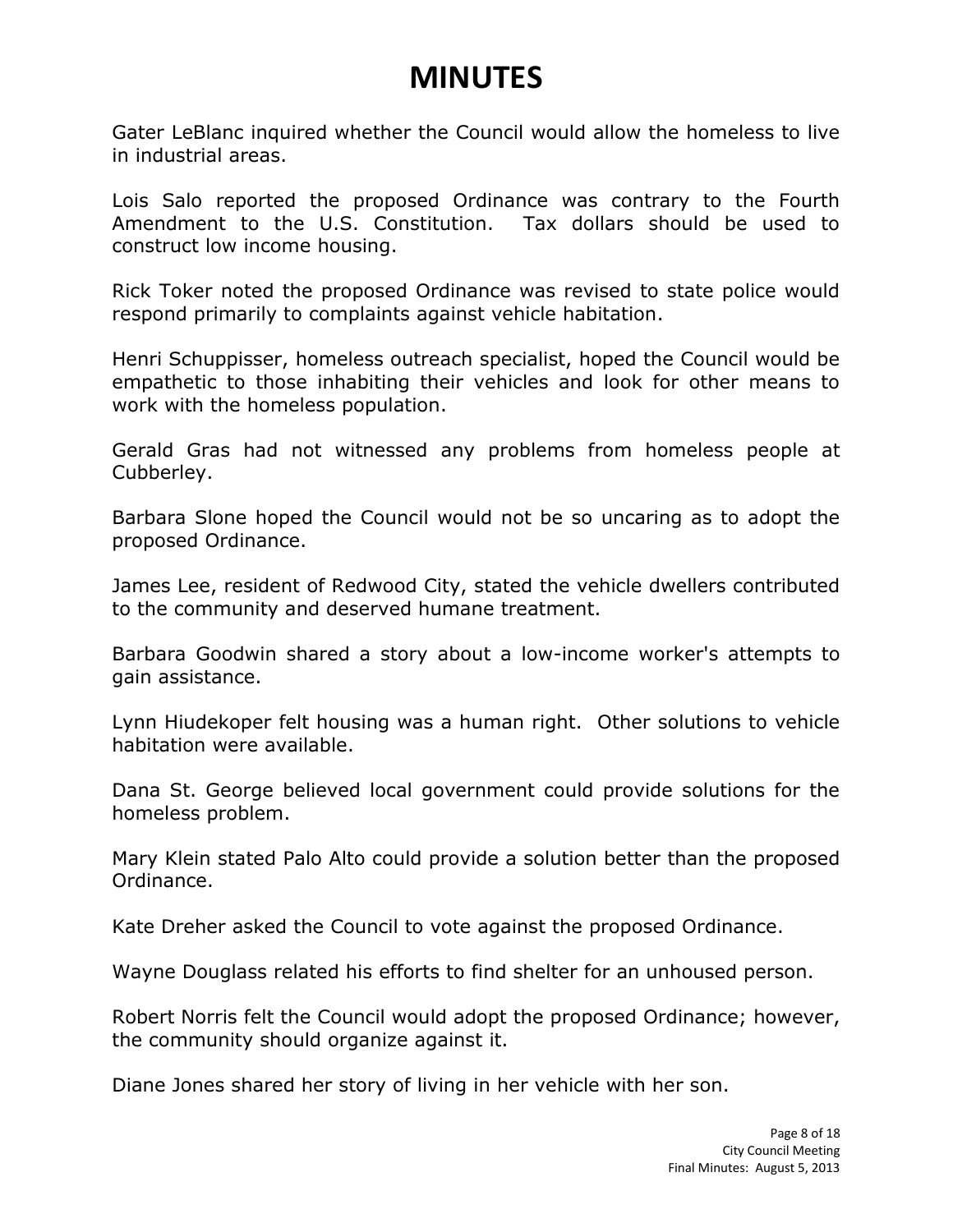Darlene Gonzalez shared her experience as a homeless person. The homeless people at Cubberley created their own community.

Greg Rodgers indicated vehicle dwellers were employed, seeking employment or disabled. The majority of vehicle dwellers at Cubberley were not causing problems in the community.

Matthew Dimick opposed the proposed Ordinance and urged the Council to vote against it. Waiting lists for affordable housing were years long.

Abby Mohaupt urged the City to reach out to faith communities to solve the homeless problem.

Dr. Marilyn Winkleby encouraged the Council to collect data to validate assumptions prior to punishing vehicle dwellers. It was very difficult to link the homeless with social services.

Katie Fantin stated the proposed Ordinance would not solve the vehicle habitation issue but would marginalize those already struggling.

Michael Fischetti, M.D. indicated social services were not sufficient to locate housing for all homeless people in Santa Clara County.

Tomas Moran believed the community's generosity could provide solutions to vehicle habitation.

Joseph Rosas was not surprised that the Council was considering a ban on vehicle habitation.

Laura Chiu referenced the Palo Alto Municipal Code regarding discrimination, and asked the Council to uphold its policy not to discriminate against poor people.

Fred Smith related his story of loss and asked the Council not to adopt the proposed Ordinance.

Norma Grench asked the Council not to adopt the proposed Ordinance and to search for alternative solutions.

Lay Brother Steven Gerard suggested the Council learn about Father Joe's housing in San Diego.

Shaun Cartwright reported San Mateo County had a ten-year action plan, Housing Our People Effectively (HOPE), to address issues of homelessness.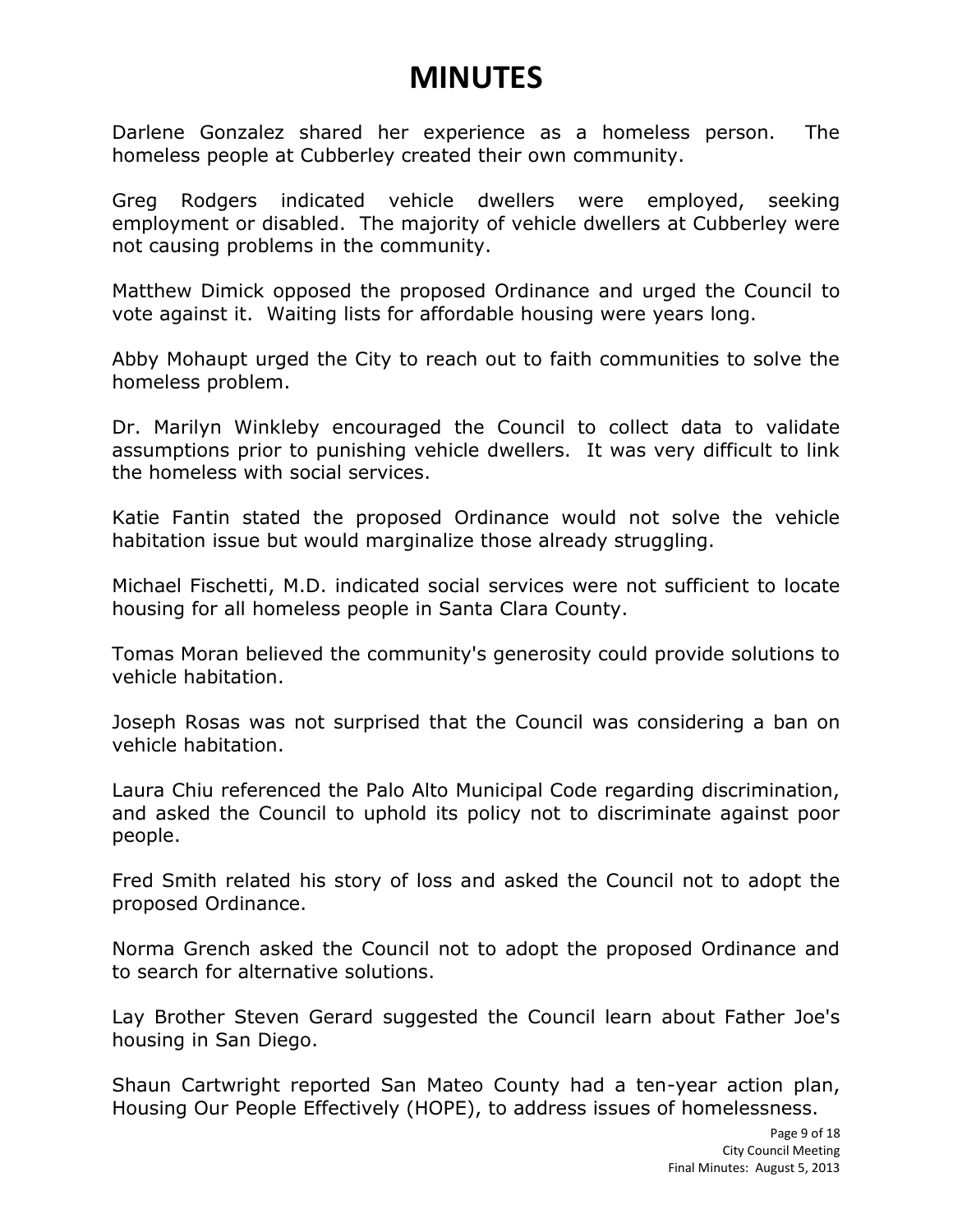Tom Linebarger felt a moral imperative to speak against the proposed Ordinance. The City should be helping homeless people.

Thomas Atwood requested the Council table the discussion to reconvene a task force that represented the appropriate constituencies.

Nick Selby felt the Council had not adequately considered a full range of alternatives to a vehicle habitation ban.

Marie Simirenko did not support the proposed Ordinance, because it was unconscionable and not the only option.

Robert Moss believed the majority of vehicle dwellers were normal, good people. The Council should be careful regarding enforcement of an Ordinance.

Sean Osteen indicated the proposed Ordinance was unconstitutional, unjust, elitist and discriminatory.

Pastor Bains stated the proposed Ordinance would not help the homeless, and asked for time to allow the faith-based and non-profit community to find an alternative.

Vickie Boone related her story as a vehicle dweller.

Karen Sundback encouraged the Council to adopt the proposed Ordinance in order to keep children safe and to discourage people from living on the street.

Aram James believed the City could not support civil rights and gay rights without supporting homeless rights.

Marc Marasco supported the proposed Ordinance. The situation at Cubberley worsened as the homeless population increased.

Cybele did not believe the proposed Ordinance was a solution to vehicle habitation. The community could find a better solution.

Heidi Voltmer urged the Council to adopt the proposed Ordinance and continue to explore other solutions.

Nancy Karp supported adoption of the proposed Ordinance, because the City did not have a tool to approach the homeless problem.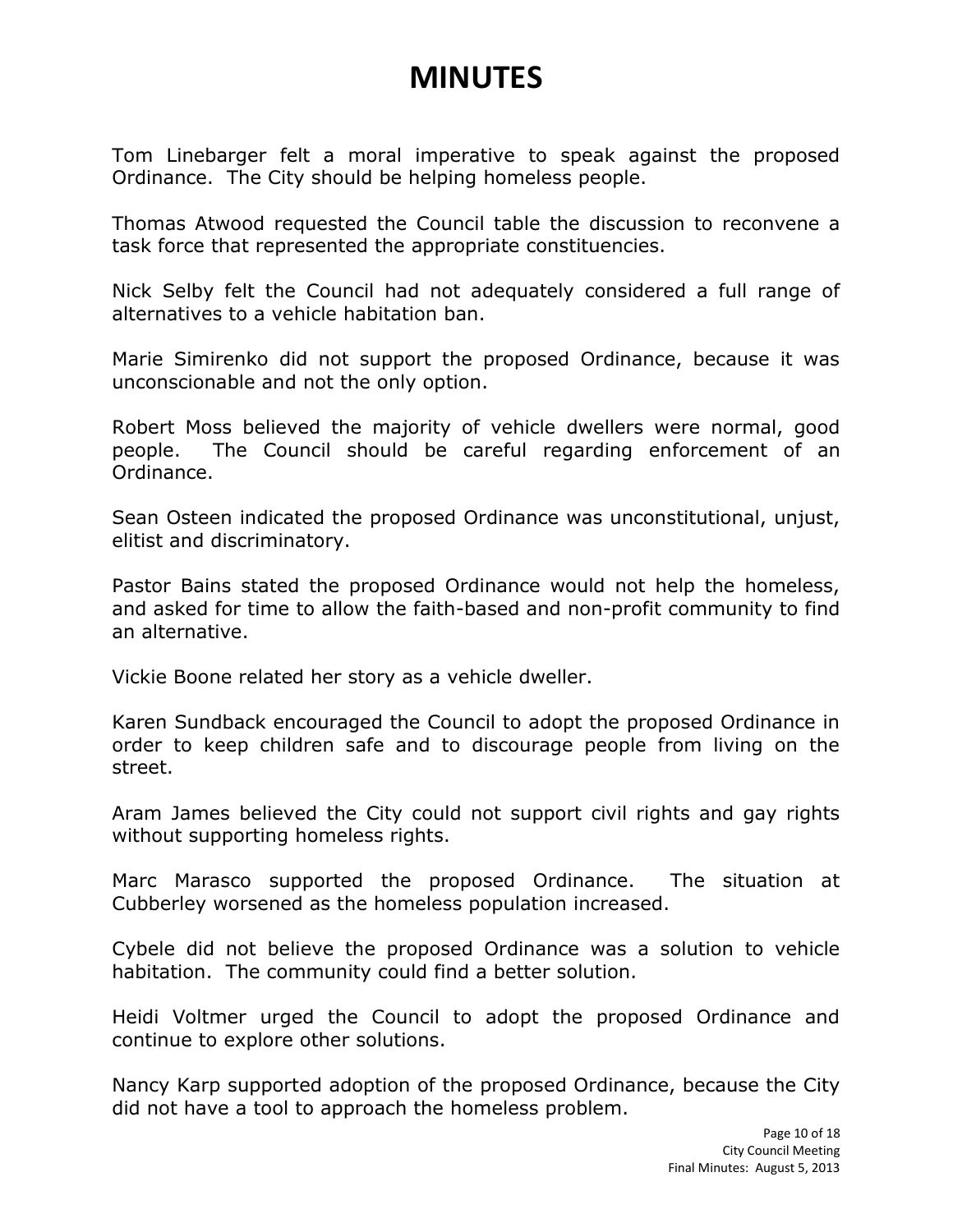Maureen McNally supported adoption of the proposed Ordinance after long deliberation.

Mark Dobervich believed vehicle habitation Ordinances in surrounding cities increased the number of vehicle dwellers in Palo Alto. He was disappointed the City did not have a homeless camping program. The proposed Ordinance was a necessary first step to restore balance.

Carolyn Dobervich hoped the Council intended to protect residents from a deluge of vehicle dwellers.

Penny Ellson supported the proposed Ordinance, because it would be a tool to initiate a conversation.

Zachi Baharav provided photographs of vehicle dwellers located at Cubberley.

Dennis Upton suggested citations be issued under existing Ordinances rather than adopting the proposed Ordinance.

Andy Burnham opposed the proposed Ordinance. Enforcement of existing laws was preferable to enacting new laws.

Mila Zelkha, InnVision Shelter Network, believed at times sheltering in a vehicle was safer than sheltering on the street. InnVision was concerned that the proposed Ordinance would disperse the homeless population without engagement.

Faith Brijid supported the proposed Ordinance. Most vehicle dwellers were not criminals.

Rebecca White indicated the situation at Cubberley was getting worse.

Jerry Dischler supported the proposed Ordinance as a means to help the homeless and keep residents safe.

Ganesh supported the proposed Ordinance, and requested the Council continue to assist and engage the homeless population.

Steve Wardlaw felt the purpose of the proposed Ordinance was to help vehicle dwellers obtain needed services and to protect residents.

Chris Bergquist supported the proposed Ordinance.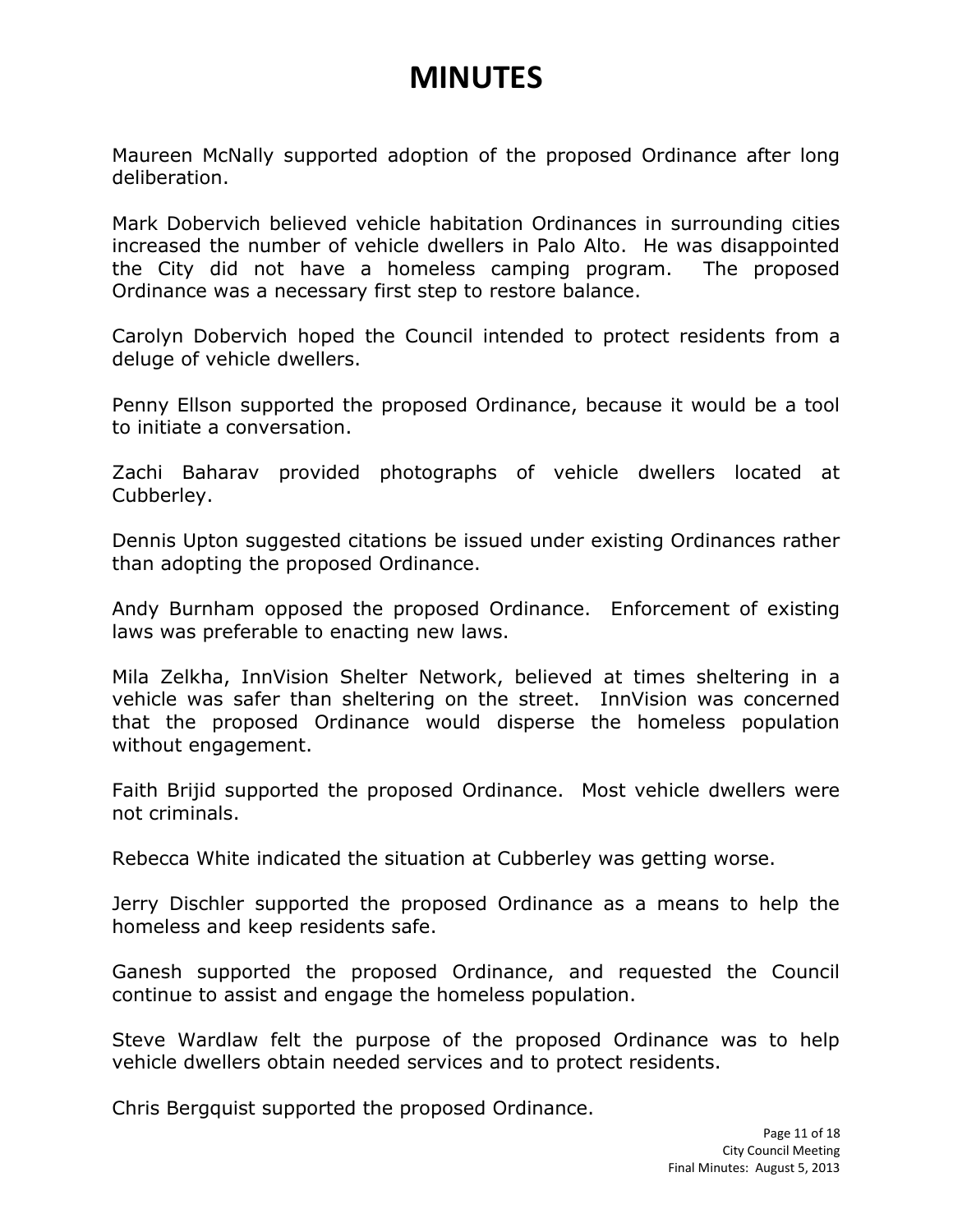Chuck Jagoda stated City Staff and the working group did not consider all alternatives.

Becky Johnson indicated the proposed Ordinance would allow police officers to remove people from public spaces even though they had not committed a crime.

Paul Mitchell suggested the Council designate areas for vehicle habitation.

Edie Keating believed the Council needed to accommodate the homeless population and determine where the homeless could live.

Yu-Shen Ng reluctantly supported the proposed Ordinance. The City needed structured support for the homeless population.

Diane Guinta urged the community to find a solution better than the proposed Ordinance.

Phyllis Cassel expressed concern that the proposed Ordinance would not solve the vehicle habitation issue. The proposed Ordinance would affect those homeless people who were not creating problems in the community.

Aparna Ananthasub Camarian recalled solutions proposed at working group meetings. Any solution should be developed or vetted by a group of people representative of those affected by the issue.

Sandy Perry noted the funding challenges for Section 8 housing. Affordable housing was the only reasonable solution.

LaDoris Cordell listed problems that would be caused if vehicle dwellers were incarcerated under the proposed Ordinance. She did not support the proposed Ordinance.

Tony Ciampi believed the problems at Cubberley could be alleviated through enforcement of existing Ordinances.

William Safford offered to represent vehicle dwellers cited for violation of the proposed Ordinance.

Elliott Wright hoped to find an alternative solution to the vehicle habitation problem.

Sandra Nakagawa opposed the proposed Ordinance.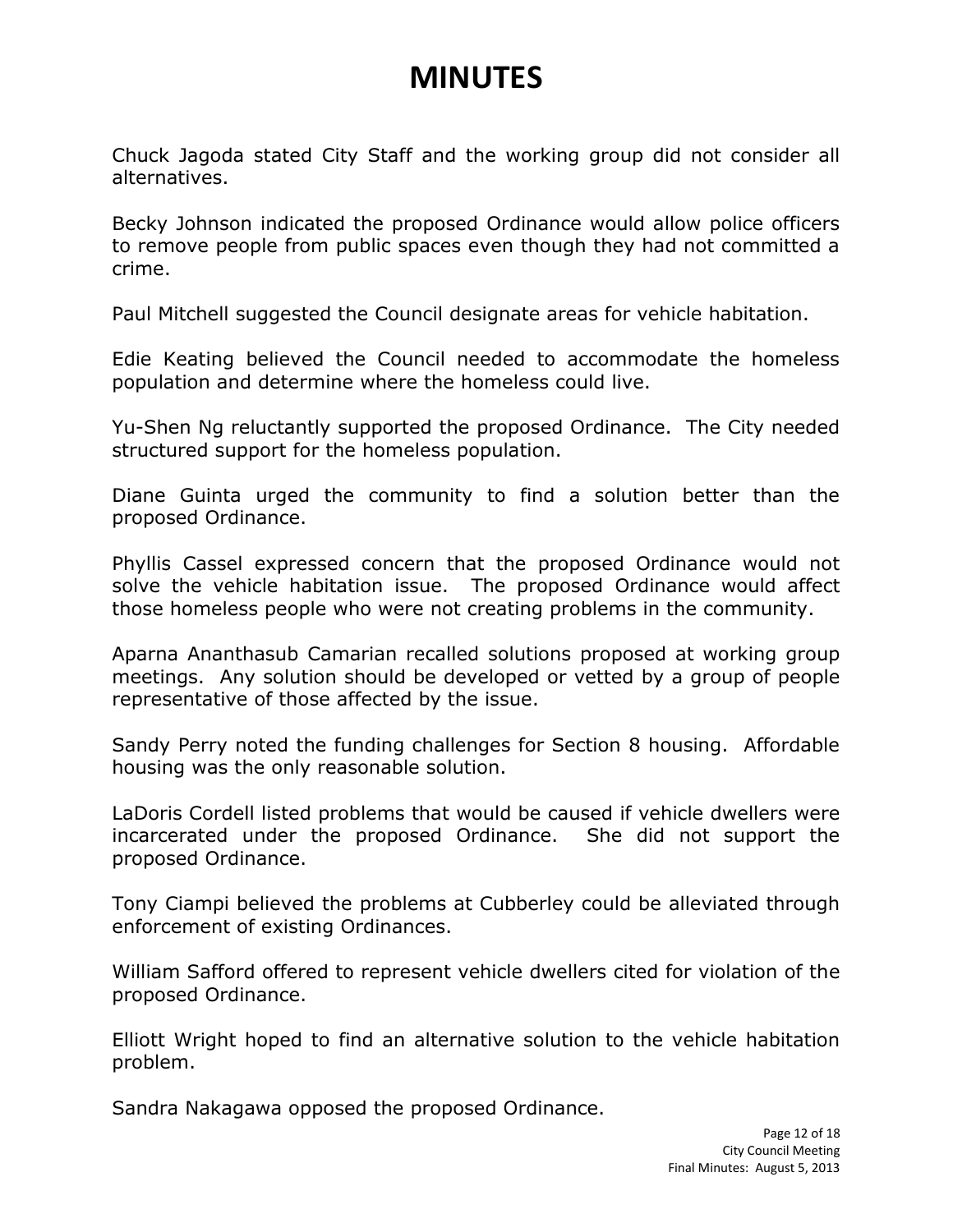Owen Byrd requested the Council not adopt the proposed Ordinance, but issue a Request for Proposal for a program modeled on the Santa Barbara and Eugene programs.

Susan Fineberg supported the proposed Ordinance. The decision concerned effective management of public property and the safety, health and welfare of all Palo Alto residents.

Carrie Leroy stated it was unconstitutional to ban the conduct of sleeping. The costs of litigation would be enormous.

Eric Leroy noted the high numbers of teenagers who were homeless.

Roberta Ohlquist felt children should be exposed to diversity. A toothless rental mediation task force and the lack of rent caps contributed to the homeless problem.

Geoff Browning noted the lack of affordable housing in Palo Alto.

Public Hearing closed at 10:10 P.M.

Council took a break at 10:10 P.M. and returned at 10:23 P.M.

Council Member Kniss stated the Council was attempting to care for the neediest in the community while taking care of the safety of residents. The discussion focused on vehicle habitation at Cubberley because residents in that area told the Council they did not feel safe. The City must provide for the safety of the community. The Council needed to discuss safety of all citizens, services for homeless citizens, and enforcement tools for the Police Department. She shared information about the Santa Barbara vehicle habitation program and mentioned programs in other cities. Any vehicle habitation program would require input and assistance from citizens.

**MOTION:** Council Member Kniss moved, seconded by Council Member Price to approve the Policy and Services Committee recommendation to: 1) amend Chapter 9.06 (Public Peace, Morals, and Safety) of the Palo Alto Municipal Code, by adding section 9.06.010, prohibiting the human habitation of vehicles (Attachment A); and 2) approve an ordinance roll out plan that will defer full implementation of the ordinance for six months (Attachment B).

Council Member Kniss challenged the community to work together to create and implement a program for vehicle habitation. The Policy and Services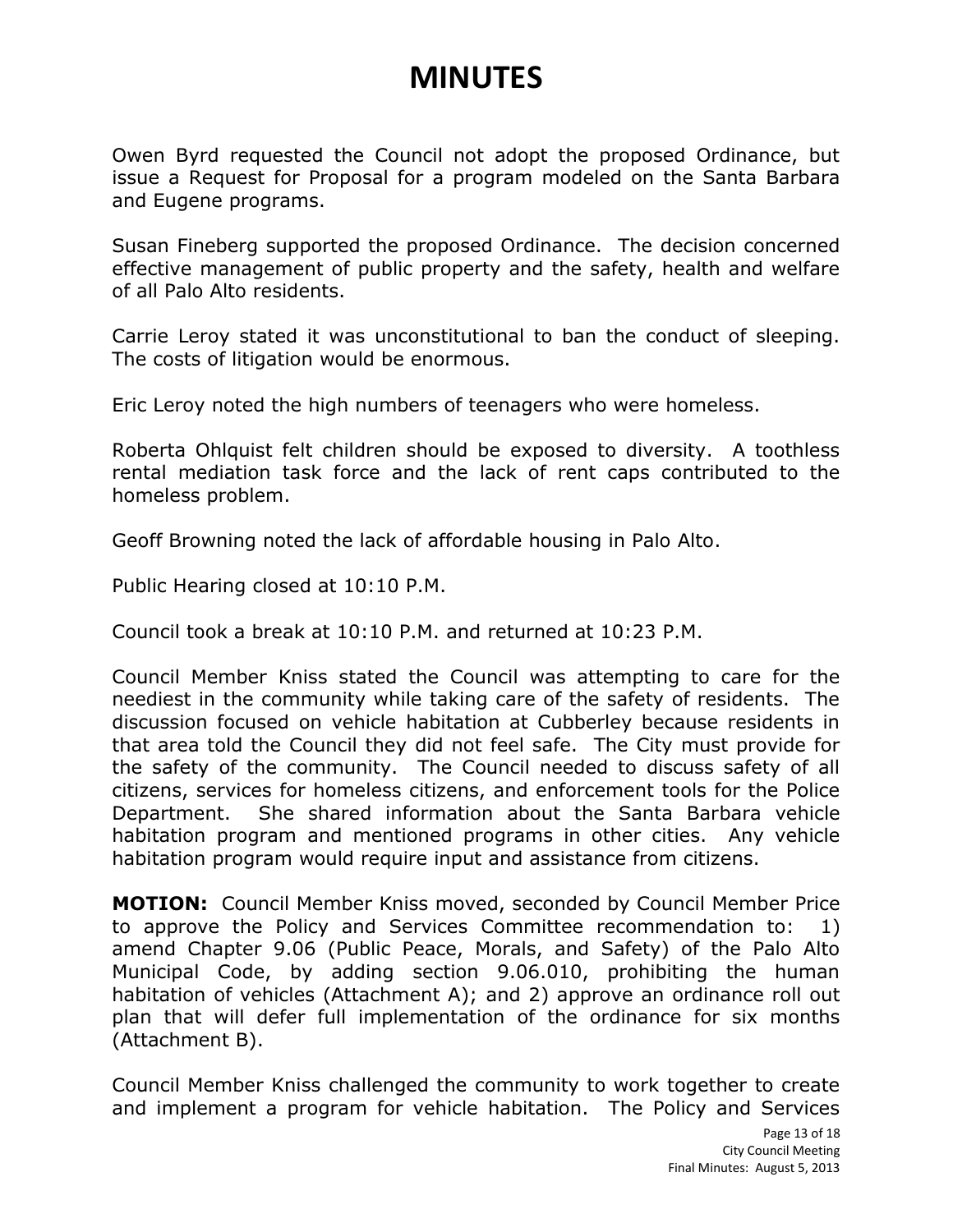Committee would be discussing the needs of the homeless population in the Cubberley area.

Council Member Price learned that the circumstances of homelessness for each individual were different. The Policy and Services Committee thoughtfully discussed resources for the homeless population, and requested Staff return with further information. Adoption of the proposed Ordinance was appropriate with the proviso of continued exploration of alternatives.

Council Member Klein emphasized that the Motion was the beginning of changes in City Policy. Additional steps were needed to ensure Cubberley did not become a defacto homeless center. Cubberley experienced a dramatic increase in the number of homeless people in a short time. Homelessness was a regional problem and a health and safety problem. The Council needed to care for the homeless, but not at the expense of other citizens. The proposed Ordinance was the first step in addressing the problem.

Vice Mayor Shepherd regretted that a vehicle habitation program did not result from two years of effort. The City could not solve the homeless problem alone. She inquired about enforcement of the proposed Ordinance.

Molly Stump, City Attorney, explained that there was a general penalty section at the beginning of the Municipal Code that applied to violations of Ordinances. Unless an exception was specifically stated in an operative provision, the City Attorney had the discretion to charge individuals with infractions. That type of enforcement action was intended to be a last resort. The Police Department would utilize referrals and outreach, and would issue citations if referrals and outreach were not successful.

Vice Mayor Shepherd inquired about the fine associated with a citation.

Ms. Stump reported under State law the maximum penalty for a misdemeanor was a fine of \$1,000 and/or six months of jail time. Jail time was not included for an infraction, and the fine was less.

Vice Mayor Shepherd asked if existing laws could be used to ban vehicle habitation.

Ms. Stump indicated there were no existing laws that addressed the types of conduct that prompted complaints to the Police Department. Existing laws did address certain types of conduct, and the Police Department could use those laws to engage with citizens if the conduct was also present.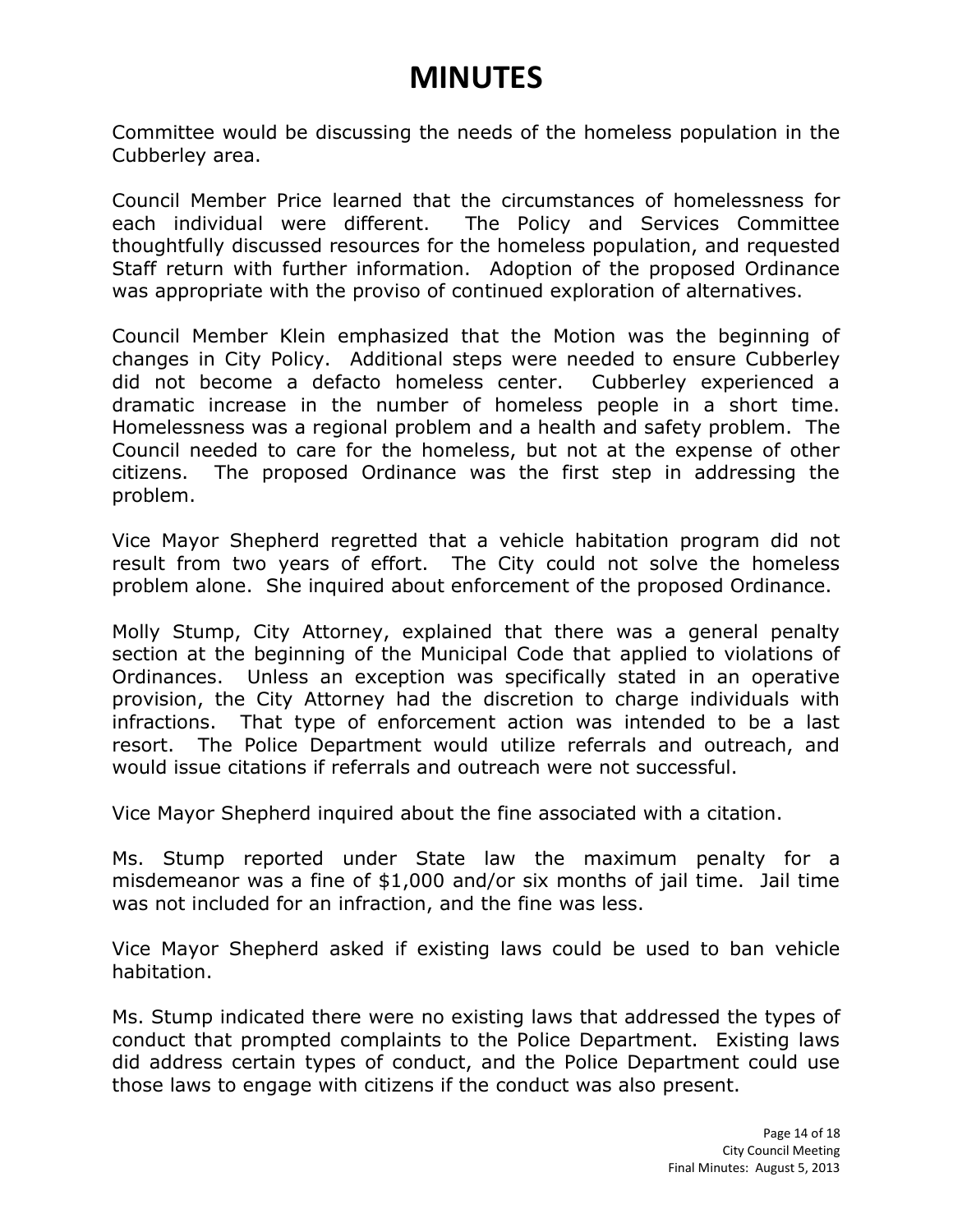Vice Mayor Shepherd inquired about the process for a group to apply for one of the City's Human Services grants.

James Keene, City Manager, stated the complexity of the homeless problem usually required a combination of programs and grants. The City could not provide a total solution, but could respond to and assist with ideas. The next discussion at the Policy and Services Committee would focus on resources and programs for the homeless.

Vice Mayor Shepherd believed Palo Alto was innovative in providing social services.

Council Member Schmid related City action with respect to the homeless issue over the previous two years. The Santa Clara County survey showed that the number of unsheltered people in Santa Clara County increased by approximately 10 percent between 2011 and 2013. The Staff Memo in May 2013 recommended abandoning the pilot program to pursue an Ordinance with enhanced social services outreach. It was important for the City to attempt to resolve the homeless issue, and enhanced social services was a good starting point. He asked if the Council could commit to providing resources for enhanced social services.

Mr. Keene noted Staff discussed the homeless issue with social service providers over the previous six months. For the Policy and Services Committee discussion of the general homeless issue, Staff would present suggestions for new resources and increased effectiveness based on research with other communities and jurisdictions.

Council Member Schmid felt it was important for the Council to be as clear as possible that it expected to make enhanced investments. The Ordinance made vehicle habitation more prominent and more risky. To offset that, the Council should commit to providing more resources to resolve the issue.

Mr. Keene believed the impact of the proposed Ordinance was overstated. The Police Department received complaints about vehicle dwellers, but not about every vehicle dweller. The proposed Ordinance would allow police officers to engage with the homeless population.

Council Member Burt indicated the homeless population at Cubberley Community Center increased. A higher percentage of vehicle dwellers were not long-term Palo Alto residents. The Council had an obligation to address the homeless problem. The City of Palo Alto did not have sufficient resources and skills to address the issue alone.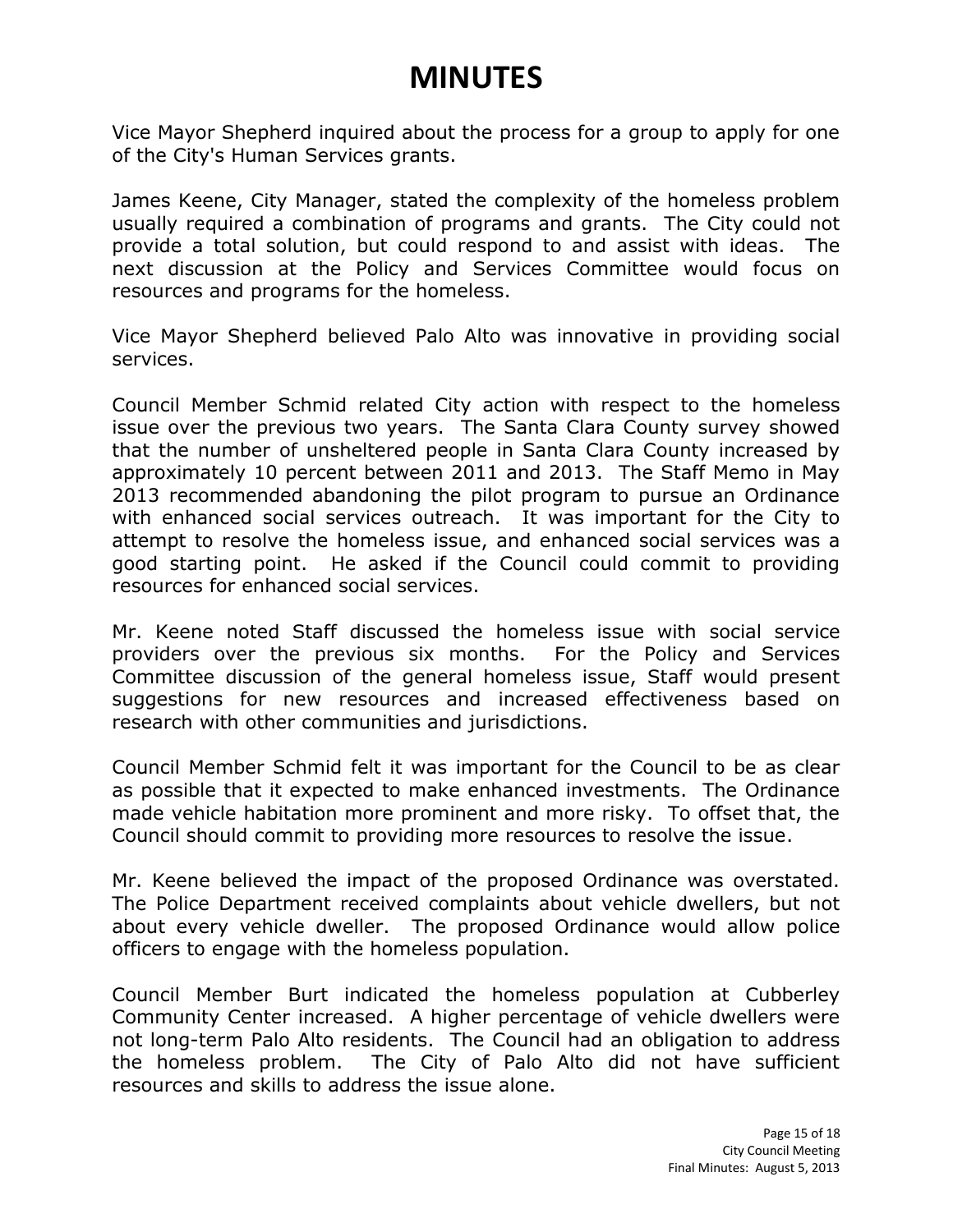**AMENDMENT:** Council Member Burt moved, seconded by Council Member Holman to: 1) have Staff initiate a Request for Proposal for non-profits to offer a program similar to an alternative model, such as Santa Barbara, California; 2) have Staff attempt to engage one or more neighboring cities or Santa Clara County to participate in the initiative; and 3) have the Human Relations Commission play a lead role in Palo Alto's efforts as a citizen advisory body.

Council Member Kniss preferred to discuss his suggestions at the Policy and Services Committee.

Council Member Burt explained the Amendment did not obligate the Council to take action on any proposals. It was a commitment for the Council to do more than adopt an enforcement Ordinance.

Council Member Holman felt the Amendment expressed the City's continued efforts regarding the homeless issue. The Motion referred to an implementation plan lasting six months. The Ordinance did not reference Attachment B, and Attachment B did not reference a six-month implementation plan. The Ordinance stated it would be effective 31 days after its adoption.

Ms. Stump reported the Ordinance would become effective on the 31st day after adoption as set forth in State law. The Ordinance was not selfenforcing; therefore, the implementation plan would be utilized. The Police Department had the discretion to determine how to apply and enforce the Ordinance.

Council Member Holman reiterated that there was no reference to Attachment B, and Attachment B did not reference a six months implementation plan.

Mr. Keene stated Attachment B was a reference document outlining Staff's intentions for implementation. By approving the Motion, the Council would direct Staff to utilize the six-month implementation plan.

Council Member Holman indicated the Motion referred specifically to Attachment B.

Mr. Keene noted the directive to Staff would be a six-month implementation period.

Council Member Holman inquired whether inclusion of eating and resting in the definition of vehicle habitation was practical.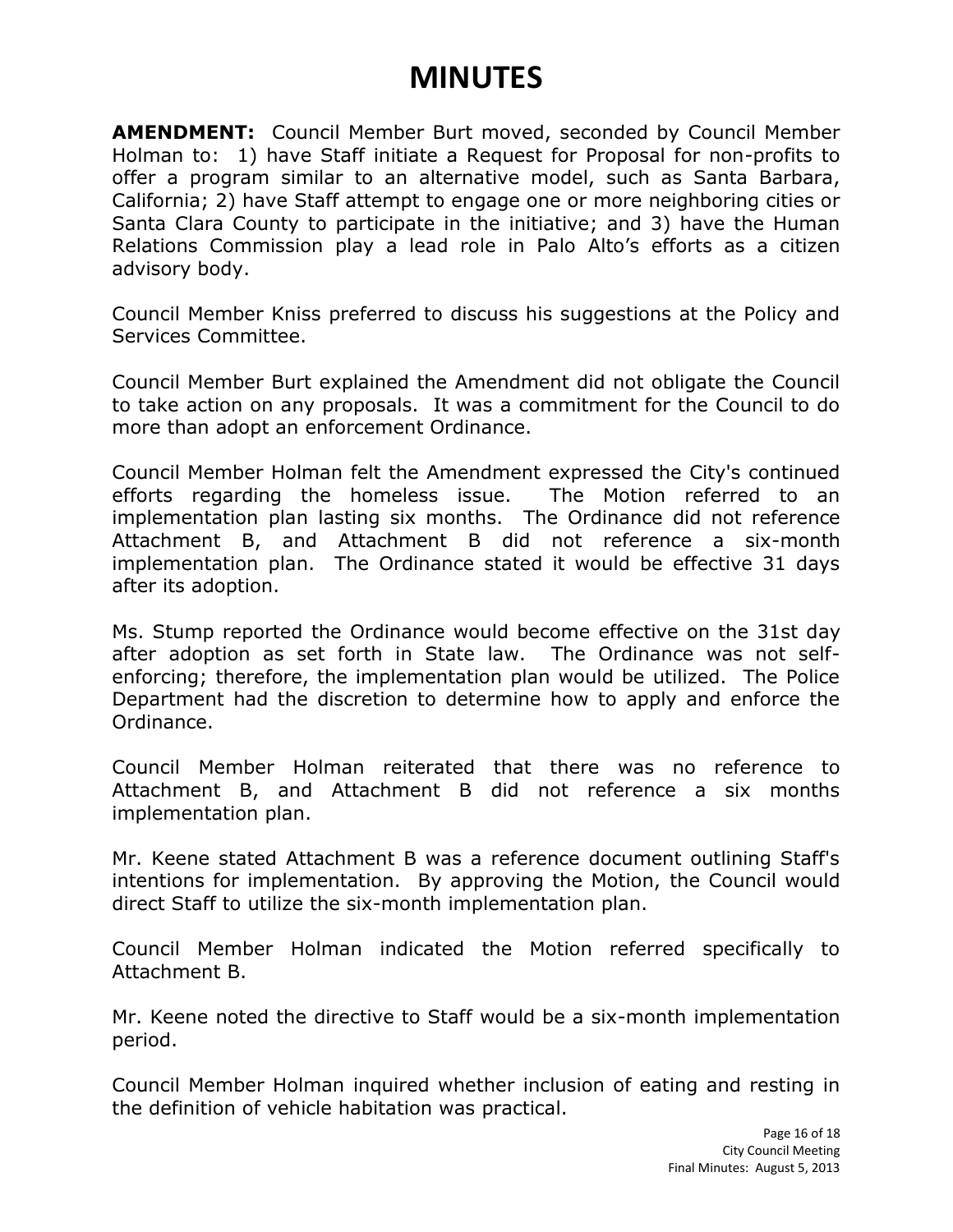Ms. Stump explained sleeping, eating and resting were included in the Ordinance as illustrative facts that could cause a police officer to conclude that a vehicle was being used as a dwelling place. The operative language was dwelling place.

Mayor Scharff reported the Policy and Services Committee would continue the discussion of homelessness on August 13, 2013. Approval of the Amendment would be a mistake, because the success of the Santa Barbara and Eugene programs were unknown. The Policy and Services Committee needed to review alternative programs to determine their effectiveness. Including the Human Relations Commission (HRC) would delay provision of services to the homeless. He would not support the Amendment.

Council Member Berman understood the situation at Cubberley was untenable. The safety concerns of neighborhood residents were serious and real. The Council had an obligation to address those concerns. Originally he believed other steps should be taken prior to implementing a ban on vehicle habitation. He wanted to see an analysis of using City parking lots for vehicle dwellers. He suggested removing from the Amendment the Eugene, Oregon, program as an alternative model.

Council Member Burt noted the Santa Barbara and Eugene programs were included in the Amendment as examples of alternative models, and agreed to remove the Eugene, Oregon, program from the Amendment.

Council Member Klein opposed the Amendment, because it directed Staff to prepare an RFP without review by the Council or the Policy and Services Committee. In addition, there were no details as to what the RFP was to accomplish.

Vice Mayor Shepherd liked the thinking on the Amendment but could not support it. The discussion should occur at the Policy and Services Committee. The HRC should have a role in the discussion.

Council Member Price would not support the Amendment. The suggestions in the Amendment would inform the Policy and Services Committee's discussion. The community was already offering recommendations and proposals. The issue was not just enhanced services, but more affordable housing.

Council Member Kniss hoped the community would provide ideas at the Policy and Services Committee meeting.